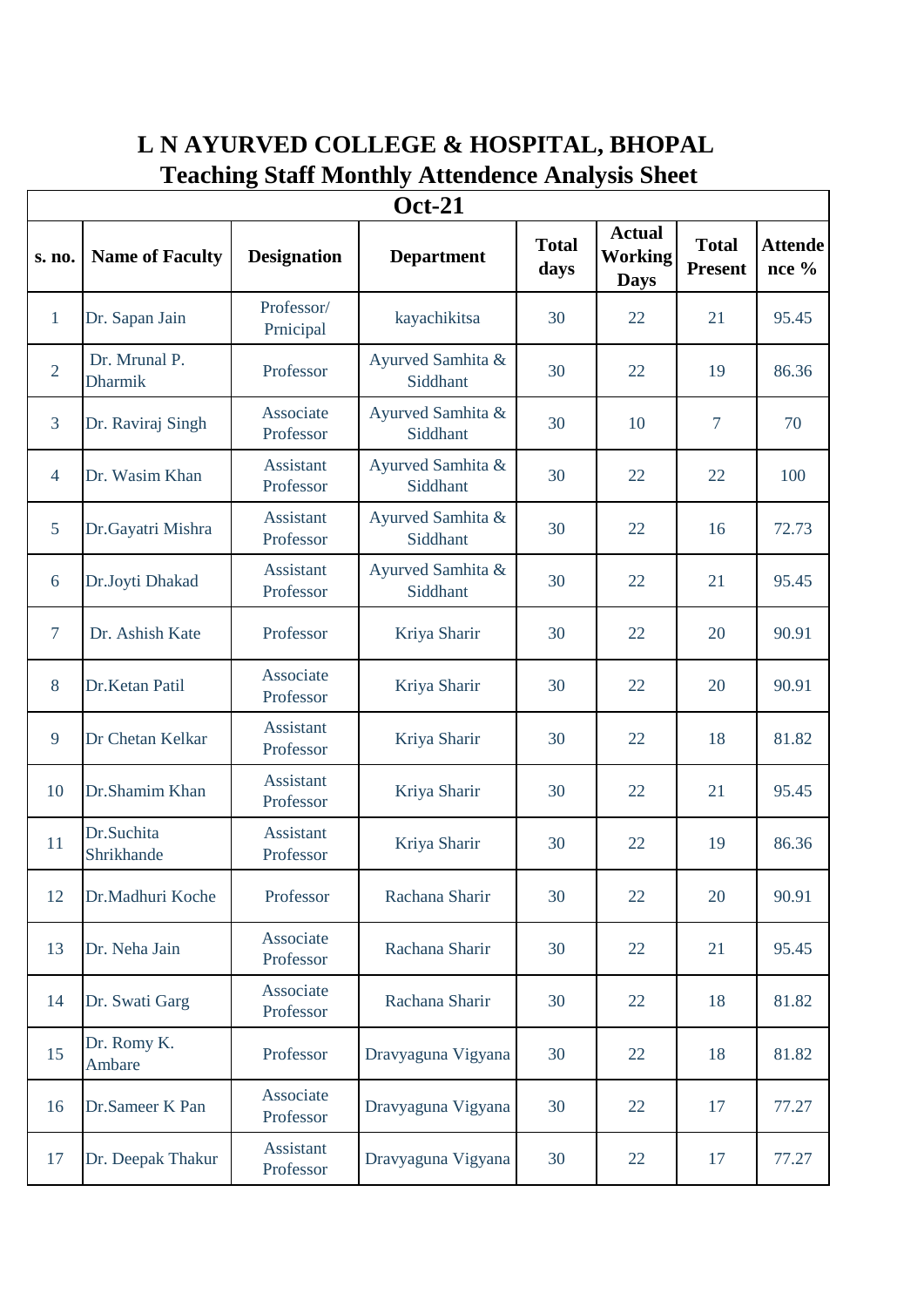| 18 | Dr.Swarna Sawarkar                  | <b>Assistant</b><br>Professor | Dravyaguna Vigyana               | 30 | 22 | 22 | 100   |
|----|-------------------------------------|-------------------------------|----------------------------------|----|----|----|-------|
| 19 | Dr. Vandana<br>Hirudkar             | Professor                     | Rasa Shastra                     | 30 | 22 | 19 | 86.36 |
| 20 | Dr. Nitin Tiwari                    | Associate<br>Professor        | Rasa Shastra                     | 30 | 22 | 20 | 90.91 |
| 21 | Dr. Vishal Shivhare                 | Assistant<br>Professor        | Rasa Shastra                     | 30 | 22 | 22 | 100   |
| 22 | Dr. Pravin Kherde                   | Professor                     | Rog-Nidan                        | 30 | 22 | 18 | 81.82 |
| 23 | Dr. Niketan<br>Samaiya              | Assistant<br>Professor        | Rog-Nidan                        | 30 | 22 | 20 | 90.91 |
| 24 | Dr.Naha sahare                      | Associate<br>Professor        | Rog-Nidan                        | 30 | 22 | 21 | 95.45 |
| 25 | Dr. Jayesh<br>Shrigadiwar           | Professor                     | <b>Agad Tantra</b>               | 30 | 22 | 19 | 86.36 |
| 26 | Dr. Durga Shankar<br>Agrawal        | Professor                     | <b>Agad Tantra</b>               | 30 | 22 | 20 | 90.91 |
| 27 | Dr. Ravikant Gupta                  | <b>Assistant</b><br>Professor | <b>Agad Tantra</b>               | 30 | 22 | 19 | 86.36 |
| 28 | Dr Swati Gajendra<br><b>Bamnote</b> | Professor                     | Swasthavritta &<br>Yoga          | 30 | 22 | 19 | 86.36 |
| 29 | Dr. Aakansha Patwa                  | Associate<br>Professor        | Swasthavritta &<br>Yoga          | 30 | 22 | 20 | 90.91 |
| 30 | Dr. Suchendra Sahu                  | Assistant<br>Professor        | Swasthavritta &<br>Yoga          | 30 | 22 | 19 | 86.36 |
| 31 | Dr. Surekha M.<br>Jumle             | Professor                     | Kaumarbhrity / Bal<br>Rog        | 30 | 22 | 20 | 90.91 |
| 32 | Dr. Shailesh Jain                   | Professor                     | Kaumarbhrity / Bal<br>Rog        | 30 | 22 | 21 | 95.45 |
| 33 | Dr. Prashant patil                  | Assistant<br>Professor        | Kaumarbhrity / Bal<br>Rog        | 30 | 22 | 20 | 90.91 |
| 34 | Dr. Deepak Kumar<br>Yadav           | Assistant<br>Professor        | Kaumarbhrity / Bal<br>Rog        | 30 | 22 | 8  | 36.36 |
| 35 | Dr. Maya Nathuji<br>Kamble          | Professor                     | Prasuti Tantra Evam<br>Stri Roga | 30 | 22 | 20 | 90.91 |
| 36 | Dr. Vrushaali N<br>Dodke            | Associate<br>Professor        | Prasuti Tantra Evam<br>Stri Roga | 30 | 22 | 18 | 81.82 |
| 37 | Dr.Adil Khan                        | Assistant<br>Professor        | Prasuti Tantra Evam<br>Stri Roga | 30 | 22 | 22 | 100   |
| 38 | Dr.Chitrakla Patel                  | Assistant<br>Professor        | Prasuti Tantra Evam<br>Stri Roga | 30 | 22 | 19 | 86.36 |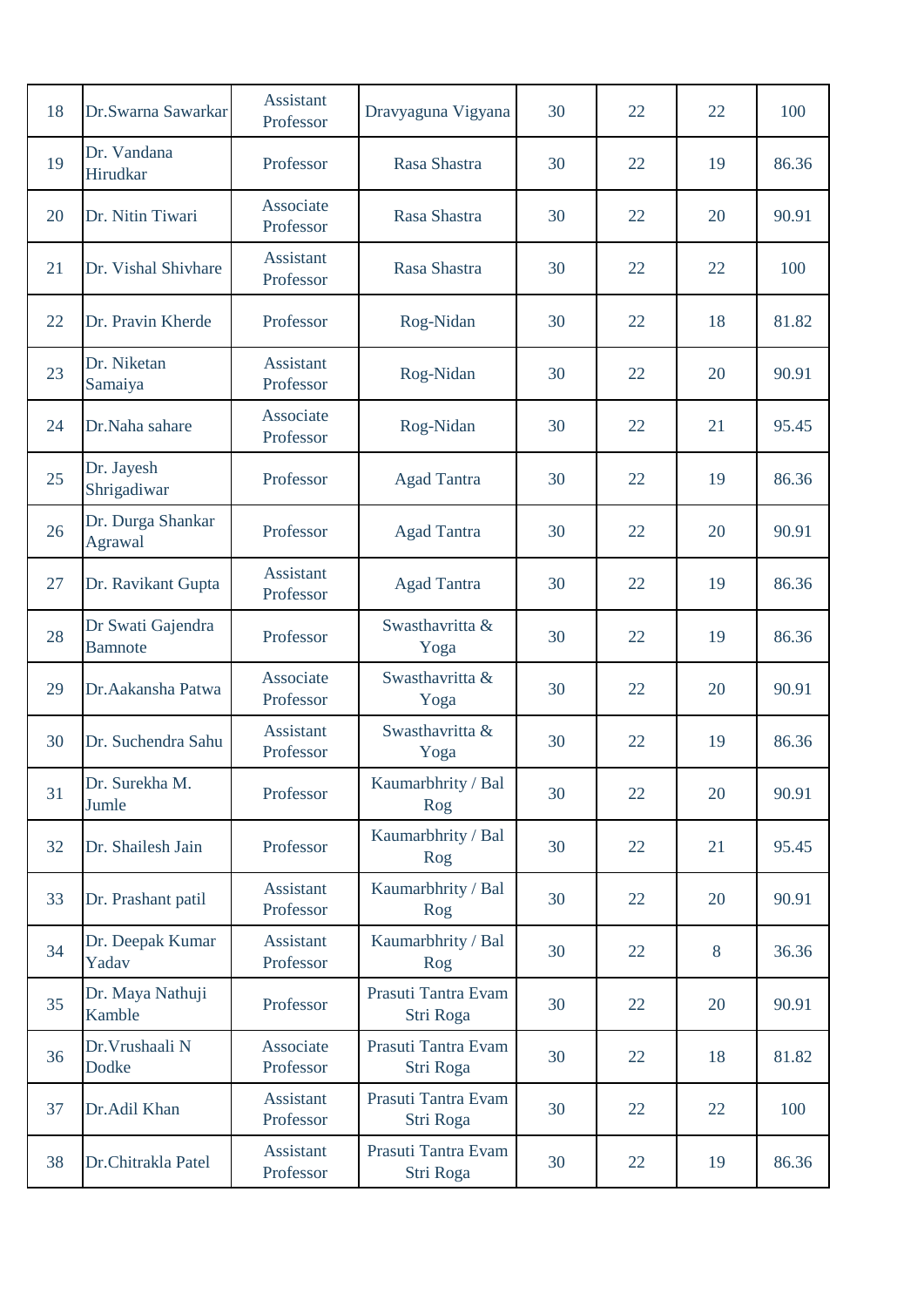| 39 | Dr. Pawan<br>Lekurwale                | Professor                     | kayachikitsa   | 30 | 22 | 18 | 81.82 |
|----|---------------------------------------|-------------------------------|----------------|----|----|----|-------|
| 40 | Dr. Surendra<br>S.Rajput              | <b>Assistant</b><br>Professor | kayachikitsa   | 30 | 22 | 21 | 95.45 |
| 41 | Dr.Priyanka Sharma                    | Assistant<br>Professor        | kayachikitsa   | 30 | 22 | 15 | 68.18 |
| 42 | Dr. Shivarama<br>Prasad kethamakka    | Professor                     | Panchakarma    | 30 | 22 | 21 | 95.45 |
| 43 | Dr.Devarakonda<br>satya prakash       | Professor                     | Panchakarma    | 30 | 22 | 20 | 90.91 |
| 44 | Dr. Pankaj Nigam                      | Associate<br>Professor        | Panchakarma    | 30 | 22 | 22 | 100   |
| 45 | Dr. Arun Gupta                        | Associate<br>Professor        | Panchakarma    | 30 | 22 | 18 | 81.82 |
| 46 | Dr. Swati Jain                        | Professor                     | Shalya         | 30 | 22 | 19 | 86.36 |
| 47 | Dr.Nirmala<br>Sawarkar                | Associate<br>Professor        | Shalya         | 30 | 22 | 21 | 95.45 |
| 48 | Dr. Ashutosh Shukla                   | <b>Assistant</b><br>Professor | Shalya         | 30 | 22 | 17 | 77.27 |
| 49 | Dr. Shilpa Dhote                      | professor                     | Shalakya       | 30 | 22 | 20 | 90.91 |
| 50 | Dr. Sarita<br><b>Ghanshyam Gharde</b> | Associate<br>Professor        | Shalakya       | 30 | 22 | 20 | 90.91 |
| 51 | Dr. Nikita Baghel                     | <b>Assistant</b><br>Professor | Shalakya       | 30 | 22 | 16 | 72.73 |
| 52 | Dr. Mohit Tawar                       | <b>Assistant</b><br>Professor | Yoga teacher   | 30 | 22 | 20 | 90.91 |
| 53 | Dr. Vikas Panday                      | <b>Assistant</b><br>Professor | Biostatisician | 30 | 22 | 21 | 95.45 |